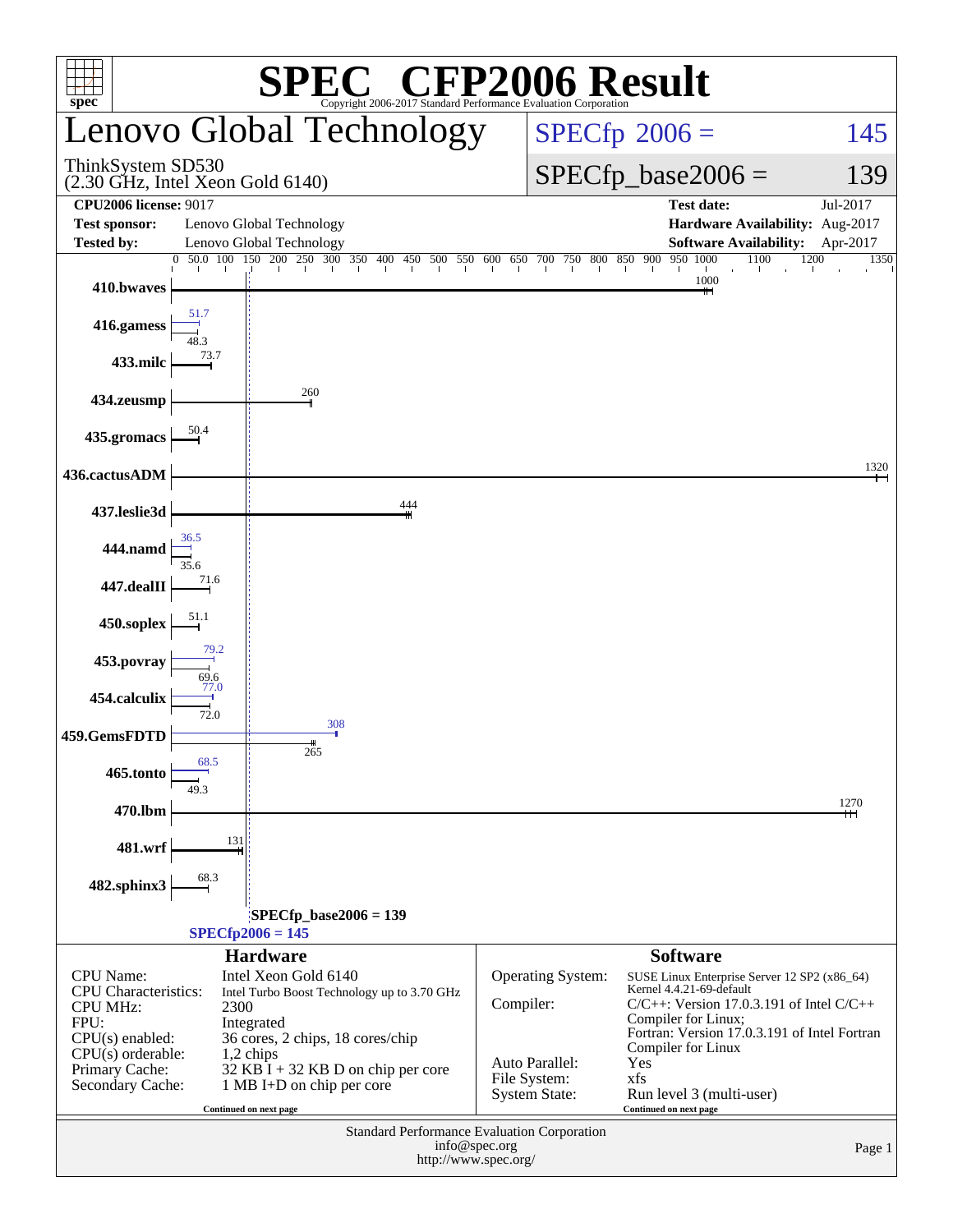

# enovo Global Technology

#### ThinkSystem SD530

(2.30 GHz, Intel Xeon Gold 6140)

### $SPECfp2006 = 145$  $SPECfp2006 = 145$

### $SPECfp\_base2006 = 139$

**[CPU2006 license:](http://www.spec.org/auto/cpu2006/Docs/result-fields.html#CPU2006license)** 9017 **[Test date:](http://www.spec.org/auto/cpu2006/Docs/result-fields.html#Testdate)** Jul-2017 **[Test sponsor:](http://www.spec.org/auto/cpu2006/Docs/result-fields.html#Testsponsor)** Lenovo Global Technology **[Hardware Availability:](http://www.spec.org/auto/cpu2006/Docs/result-fields.html#HardwareAvailability)** Aug-2017 **[Tested by:](http://www.spec.org/auto/cpu2006/Docs/result-fields.html#Testedby)** Lenovo Global Technology **[Software Availability:](http://www.spec.org/auto/cpu2006/Docs/result-fields.html#SoftwareAvailability)** Apr-2017 [L3 Cache:](http://www.spec.org/auto/cpu2006/Docs/result-fields.html#L3Cache) 24.75 MB I+D on chip per chip<br>Other Cache: None [Other Cache:](http://www.spec.org/auto/cpu2006/Docs/result-fields.html#OtherCache) [Memory:](http://www.spec.org/auto/cpu2006/Docs/result-fields.html#Memory) 384 GB (12 x 32 GB 2Rx4 PC4-2666V-R) [Disk Subsystem:](http://www.spec.org/auto/cpu2006/Docs/result-fields.html#DiskSubsystem) 1 x 800 GB SATA SSD [Other Hardware:](http://www.spec.org/auto/cpu2006/Docs/result-fields.html#OtherHardware) None [Base Pointers:](http://www.spec.org/auto/cpu2006/Docs/result-fields.html#BasePointers) 64-bit<br>Peak Pointers: 32/64-bit [Peak Pointers:](http://www.spec.org/auto/cpu2006/Docs/result-fields.html#PeakPointers) [Other Software:](http://www.spec.org/auto/cpu2006/Docs/result-fields.html#OtherSoftware) None

**[Results Table](http://www.spec.org/auto/cpu2006/Docs/result-fields.html#ResultsTable)**

| Results Table          |                                                                                                          |              |                |              |                |              |                |              |                |              |                |              |  |
|------------------------|----------------------------------------------------------------------------------------------------------|--------------|----------------|--------------|----------------|--------------|----------------|--------------|----------------|--------------|----------------|--------------|--|
|                        | <b>Base</b>                                                                                              |              |                |              |                |              |                | <b>Peak</b>  |                |              |                |              |  |
| <b>Benchmark</b>       | <b>Seconds</b>                                                                                           | <b>Ratio</b> | <b>Seconds</b> | <b>Ratio</b> | <b>Seconds</b> | <b>Ratio</b> | <b>Seconds</b> | <b>Ratio</b> | <b>Seconds</b> | <b>Ratio</b> | <b>Seconds</b> | <b>Ratio</b> |  |
| $410$ .bwayes          | 13.4                                                                                                     | 1010         | 13.6           | 1000         | 13.6           | 997          | 13.4           | 1010         | <b>13.6</b>    | <b>1000</b>  | 13.6           | 997          |  |
| 416.gamess             | 405                                                                                                      | 48.3         | 406            | 48.3         | 405            | 48.3         | 380            | 51.5         | 379            | 51.7         | 378            | 51.7         |  |
| $433$ .milc            | 125                                                                                                      | 73.4         | 125            | 73.7         | 124            | 74.2         | 125            | 73.4         | <u>125</u>     | 73.7         | 124            | 74.2         |  |
| $ 434$ . zeusmp        | 34.8                                                                                                     | 262          | 35.0           | 260          | 35.1           | 259          | 34.8           | 262          | 35.0           | 260          | 35.1           | 259          |  |
| 435.gromacs            | 141                                                                                                      | 50.7         | 142            | 50.4         | 142            | 50.3         | 141            | 50.7         | 142            | 50.4         | 142            | 50.3         |  |
| 436.cactusADM          | 8.92                                                                                                     | 1340         | 9.06           | 1320         | 9.05           | 1320         | 8.92           | 1340         | 9.06           | 1320         | 9.05           | 1320         |  |
| 437.leslie3d           | 21.0                                                                                                     | 448          | 21.4           | 439          | 21.2           | 444          | 21.0           | 448          | 21.4           | 439          | 21.2           | 444          |  |
| 444.namd               | 225                                                                                                      | 35.6         | 225            | 35.6         | 225            | 35.6         | 220            | 36.5         | 220            | 36.5         | 220            | 36.5         |  |
| $ 447 \text{.}$ dealII | 160                                                                                                      | 71.6         | 160            | 71.6         | 159            | 71.9         | 160            | 71.6         | 160            | 71.6         | 159            | 71.9         |  |
| $450$ .soplex          | 163                                                                                                      | 51.1         | 162            | 51.5         | 165            | 50.6         | 163            | 51.1         | 162            | 51.5         | 165            | 50.6         |  |
| $453$ .povray          | 76.4                                                                                                     | 69.6         | 76.3           | 69.7         | 76.4           | 69.6         | 67.0           | 79.3         | 67.2           | 79.1         | 67.2           | 79.2         |  |
| $454$ .calculix        | 114                                                                                                      | 72.1         | 115            | 72.0         | 115            | 71.7         | 107            | 77.0         | 107            | 77.0         | 108            | 76.6         |  |
| 459.GemsFDTD           | 39.5                                                                                                     | 269          | 40.0           | 265          | 40.5           | 262          | 34.3           | 310          | 34.6           | 307          | 34.5           | <b>308</b>   |  |
| 465.tonto              | 198                                                                                                      | 49.6         | 200            | 49.2         | 199            | 49.3         | 144            | 68.5         | 144            | 68.5         | 144            | 68.5         |  |
| 470.1bm                | 10.7                                                                                                     | 1280         | 10.8           | 1270         | 10.9           | 1260         | 10.7           | 1280         | <b>10.8</b>    | 1270         | 10.9           | 1260         |  |
| 481.wrf                | 84.4                                                                                                     | 132          | 89.4           | 125          | 85.3           | 131          | 84.4           | 132          | 89.4           | 125          | 85.3           | <b>131</b>   |  |
| 482.sphinx3            | 286                                                                                                      | 68.2         | 285            | 68.3         | 285            | 68.4         | 286            | 68.2         | 285            | 68.3         | 285            | 68.4         |  |
|                        | Results appear in the order in which they were run. Bold underlined text indicates a median measurement. |              |                |              |                |              |                |              |                |              |                |              |  |

#### **[Operating System Notes](http://www.spec.org/auto/cpu2006/Docs/result-fields.html#OperatingSystemNotes)**

Stack size set to unlimited using "ulimit -s unlimited"

#### **[Platform Notes](http://www.spec.org/auto/cpu2006/Docs/result-fields.html#PlatformNotes)**

BIOS Configuration: Choose Operating Mode set to Maximum Performance LLC dead line alloc set to Disable Patrol Scrub set to Disable DCU Streamer Prefetcher set to Disable DCA set to Enable Hyper-Threading set to Disable Sysinfo program /home/cpu2006-1.2-ic17.0u3/config/sysinfo.rev6993 Revision 6993 of 2015-11-06 (b5e8d4b4eb51ed28d7f98696cbe290c1) running on Stark-node-02 Thu Jul 20 02:21:39 2017 Continued on next page

> Standard Performance Evaluation Corporation [info@spec.org](mailto:info@spec.org) <http://www.spec.org/>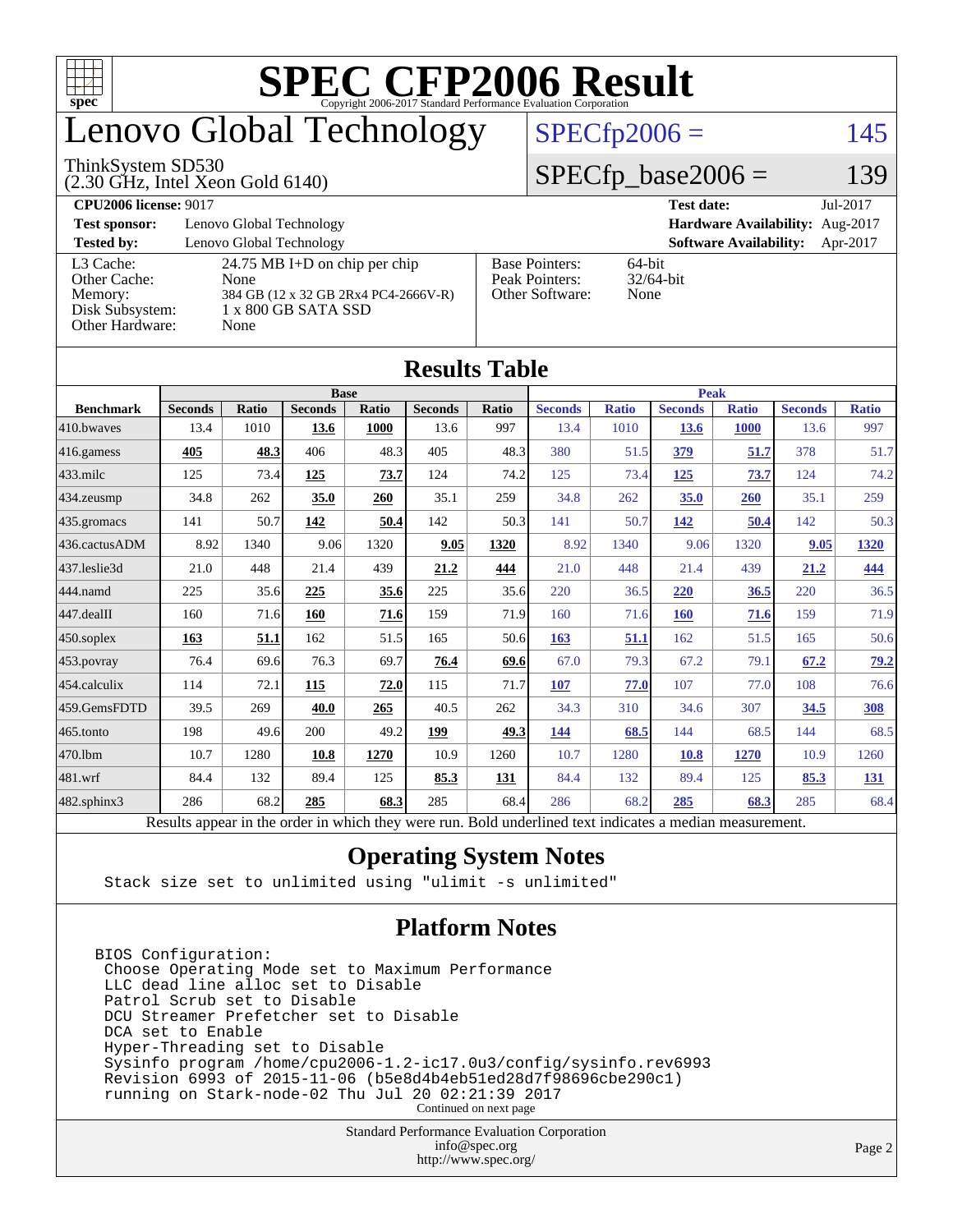

# enovo Global Technology

ThinkSystem SD530

(2.30 GHz, Intel Xeon Gold 6140)

 $SPECfp2006 = 145$  $SPECfp2006 = 145$ 

 $SPECTp\_base2006 = 139$ 

#### **[CPU2006 license:](http://www.spec.org/auto/cpu2006/Docs/result-fields.html#CPU2006license)** 9017 **[Test date:](http://www.spec.org/auto/cpu2006/Docs/result-fields.html#Testdate)** Jul-2017

**[Test sponsor:](http://www.spec.org/auto/cpu2006/Docs/result-fields.html#Testsponsor)** Lenovo Global Technology **[Hardware Availability:](http://www.spec.org/auto/cpu2006/Docs/result-fields.html#HardwareAvailability)** Aug-2017 **[Tested by:](http://www.spec.org/auto/cpu2006/Docs/result-fields.html#Testedby)** Lenovo Global Technology **[Software Availability:](http://www.spec.org/auto/cpu2006/Docs/result-fields.html#SoftwareAvailability)** Apr-2017

### **[Platform Notes \(Continued\)](http://www.spec.org/auto/cpu2006/Docs/result-fields.html#PlatformNotes)**

Standard Performance Evaluation Corporation [info@spec.org](mailto:info@spec.org) This section contains SUT (System Under Test) info as seen by some common utilities. To remove or add to this section, see: <http://www.spec.org/cpu2006/Docs/config.html#sysinfo> From /proc/cpuinfo model name : Intel(R) Xeon(R) Gold 6140 CPU @ 2.30GHz 2 "physical id"s (chips) 36 "processors" cores, siblings (Caution: counting these is hw and system dependent. The following excerpts from /proc/cpuinfo might not be reliable. Use with caution.) cpu cores : 18 siblings : 18 physical 0: cores 0 1 2 3 4 8 9 10 11 16 17 18 19 20 24 25 26 27 physical 1: cores 0 1 2 3 4 8 9 10 11 16 17 18 19 20 24 25 26 27 cache size : 25344 KB From /proc/meminfo<br>MemTotal: 395738148 kB HugePages\_Total: 0 Hugepagesize: 2048 kB From /etc/\*release\* /etc/\*version\* SuSE-release: SUSE Linux Enterprise Server 12 (x86\_64) VERSION = 12 PATCHLEVEL = 2 # This file is deprecated and will be removed in a future service pack or release. # Please check /etc/os-release for details about this release. os-release: NAME="SLES" VERSION="12-SP2" VERSION\_ID="12.2" PRETTY\_NAME="SUSE Linux Enterprise Server 12 SP2" ID="sles" ANSI\_COLOR="0;32" CPE\_NAME="cpe:/o:suse:sles:12:sp2" uname -a: Linux Stark-node-02 4.4.21-69-default #1 SMP Tue Oct 25 10:58:20 UTC 2016 (9464f67) x86\_64 x86\_64 x86\_64 GNU/Linux run-level 3 Jul 20 02:14 SPEC is set to: /home/cpu2006-1.2-ic17.0u3 Filesystem Type Size Used Avail Use% Mounted on /dev/sda4 xfs 688G 150G 539G 22% /home Additional information from dmidecode: Warning: Use caution when you interpret this section. The 'dmidecode' program Continued on next page

<http://www.spec.org/>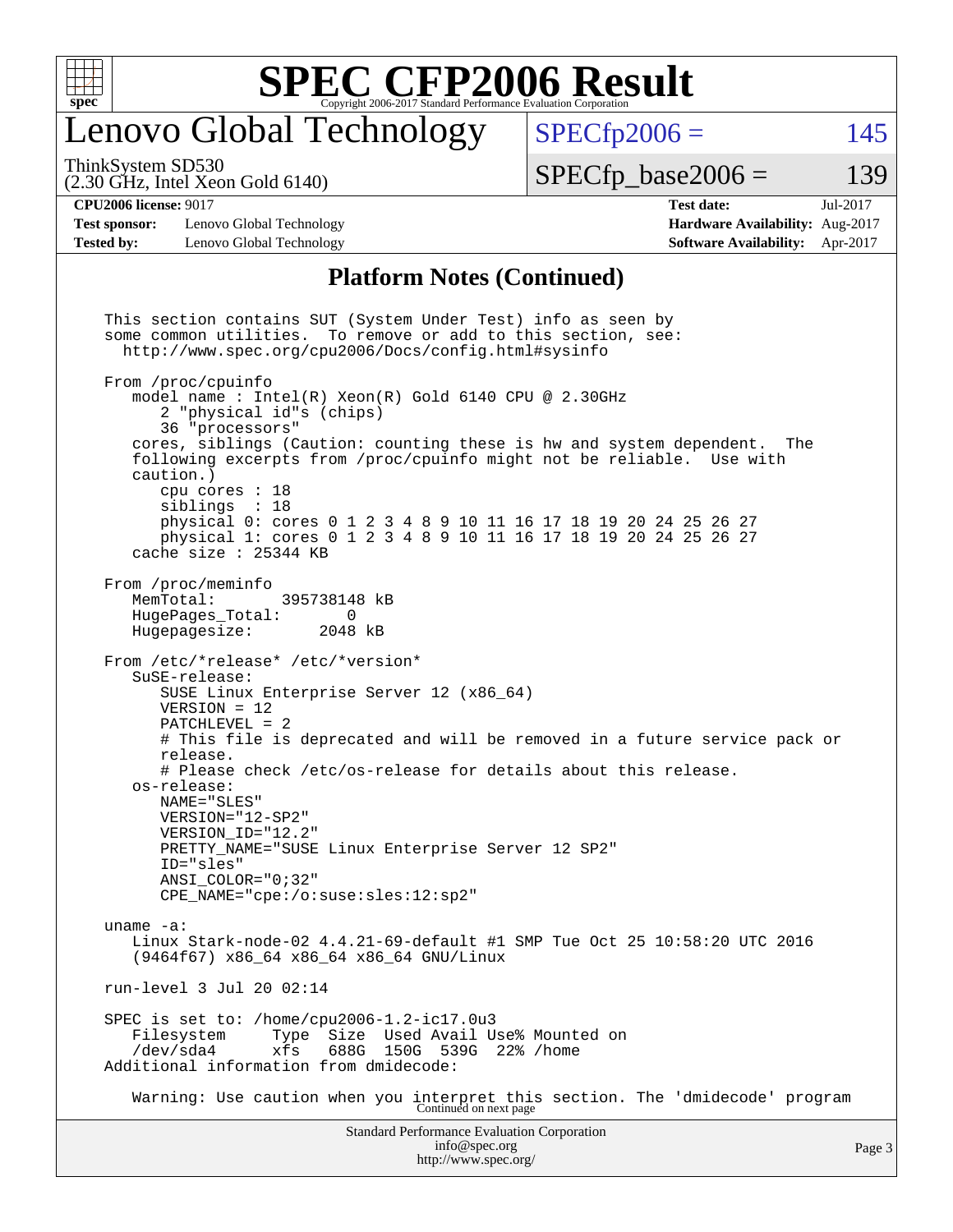

# enovo Global Technology

ThinkSystem SD530

 $SPECfp2006 = 145$  $SPECfp2006 = 145$ 

(2.30 GHz, Intel Xeon Gold 6140)

 $SPECTp\_base2006 = 139$ 

**[Test sponsor:](http://www.spec.org/auto/cpu2006/Docs/result-fields.html#Testsponsor)** Lenovo Global Technology **[Hardware Availability:](http://www.spec.org/auto/cpu2006/Docs/result-fields.html#HardwareAvailability)** Aug-2017 **[Tested by:](http://www.spec.org/auto/cpu2006/Docs/result-fields.html#Testedby)** Lenovo Global Technology **[Software Availability:](http://www.spec.org/auto/cpu2006/Docs/result-fields.html#SoftwareAvailability)** Apr-2017

**[CPU2006 license:](http://www.spec.org/auto/cpu2006/Docs/result-fields.html#CPU2006license)** 9017 **[Test date:](http://www.spec.org/auto/cpu2006/Docs/result-fields.html#Testdate)** Jul-2017

#### **[Platform Notes \(Continued\)](http://www.spec.org/auto/cpu2006/Docs/result-fields.html#PlatformNotes)**

 reads system data which is "intended to allow hardware to be accurately determined", but the intent may not be met, as there are frequent changes to hardware, firmware, and the "DMTF SMBIOS" standard.

 BIOS Lenovo -[TEE105Z-1.00]- 04/27/2017 Memory: 4x NO DIMM NO DIMM 12x Samsung M393A4K40BB2-CTD 32 GB 2 rank 2666 MHz

(End of data from sysinfo program)

#### **[General Notes](http://www.spec.org/auto/cpu2006/Docs/result-fields.html#GeneralNotes)**

Environment variables set by runspec before the start of the run: KMP\_AFFINITY = "granularity=fine,compact" LD\_LIBRARY\_PATH = "/home/cpu2006-1.2-ic17.0u3/lib/ia32:/home/cpu2006-1.2-ic17.0u3/lib/intel64:/home/cpu2006-1.2-ic17.0u3/sh10.2" OMP NUM THREADS = "36"

 Binaries compiled on a system with 1x Intel Core i7-4790 CPU + 32GB RAM memory using Redhat Enterprise Linux 7.2 Transparent Huge Pages disabled with: echo never > /sys/kernel/mm/transparent\_hugepage/enabled Filesystem page cache cleared with: shell invocation of 'sync; echo 3 > /proc/sys/vm/drop\_caches' prior to run

### **[Base Compiler Invocation](http://www.spec.org/auto/cpu2006/Docs/result-fields.html#BaseCompilerInvocation)**

[C benchmarks](http://www.spec.org/auto/cpu2006/Docs/result-fields.html#Cbenchmarks): [icc -m64](http://www.spec.org/cpu2006/results/res2017q4/cpu2006-20170918-49659.flags.html#user_CCbase_intel_icc_64bit_bda6cc9af1fdbb0edc3795bac97ada53)

[C++ benchmarks:](http://www.spec.org/auto/cpu2006/Docs/result-fields.html#CXXbenchmarks) [icpc -m64](http://www.spec.org/cpu2006/results/res2017q4/cpu2006-20170918-49659.flags.html#user_CXXbase_intel_icpc_64bit_fc66a5337ce925472a5c54ad6a0de310)

[Fortran benchmarks](http://www.spec.org/auto/cpu2006/Docs/result-fields.html#Fortranbenchmarks): [ifort -m64](http://www.spec.org/cpu2006/results/res2017q4/cpu2006-20170918-49659.flags.html#user_FCbase_intel_ifort_64bit_ee9d0fb25645d0210d97eb0527dcc06e)

[Benchmarks using both Fortran and C](http://www.spec.org/auto/cpu2006/Docs/result-fields.html#BenchmarksusingbothFortranandC): [icc -m64](http://www.spec.org/cpu2006/results/res2017q4/cpu2006-20170918-49659.flags.html#user_CC_FCbase_intel_icc_64bit_bda6cc9af1fdbb0edc3795bac97ada53) [ifort -m64](http://www.spec.org/cpu2006/results/res2017q4/cpu2006-20170918-49659.flags.html#user_CC_FCbase_intel_ifort_64bit_ee9d0fb25645d0210d97eb0527dcc06e)

## **[Base Portability Flags](http://www.spec.org/auto/cpu2006/Docs/result-fields.html#BasePortabilityFlags)**

 410.bwaves: [-DSPEC\\_CPU\\_LP64](http://www.spec.org/cpu2006/results/res2017q4/cpu2006-20170918-49659.flags.html#suite_basePORTABILITY410_bwaves_DSPEC_CPU_LP64) 416.gamess: [-DSPEC\\_CPU\\_LP64](http://www.spec.org/cpu2006/results/res2017q4/cpu2006-20170918-49659.flags.html#suite_basePORTABILITY416_gamess_DSPEC_CPU_LP64) 433.milc: [-DSPEC\\_CPU\\_LP64](http://www.spec.org/cpu2006/results/res2017q4/cpu2006-20170918-49659.flags.html#suite_basePORTABILITY433_milc_DSPEC_CPU_LP64) 434.zeusmp: [-DSPEC\\_CPU\\_LP64](http://www.spec.org/cpu2006/results/res2017q4/cpu2006-20170918-49659.flags.html#suite_basePORTABILITY434_zeusmp_DSPEC_CPU_LP64) 435.gromacs: [-DSPEC\\_CPU\\_LP64](http://www.spec.org/cpu2006/results/res2017q4/cpu2006-20170918-49659.flags.html#suite_basePORTABILITY435_gromacs_DSPEC_CPU_LP64) [-nofor\\_main](http://www.spec.org/cpu2006/results/res2017q4/cpu2006-20170918-49659.flags.html#user_baseLDPORTABILITY435_gromacs_f-nofor_main)

Continued on next page

Standard Performance Evaluation Corporation [info@spec.org](mailto:info@spec.org) <http://www.spec.org/>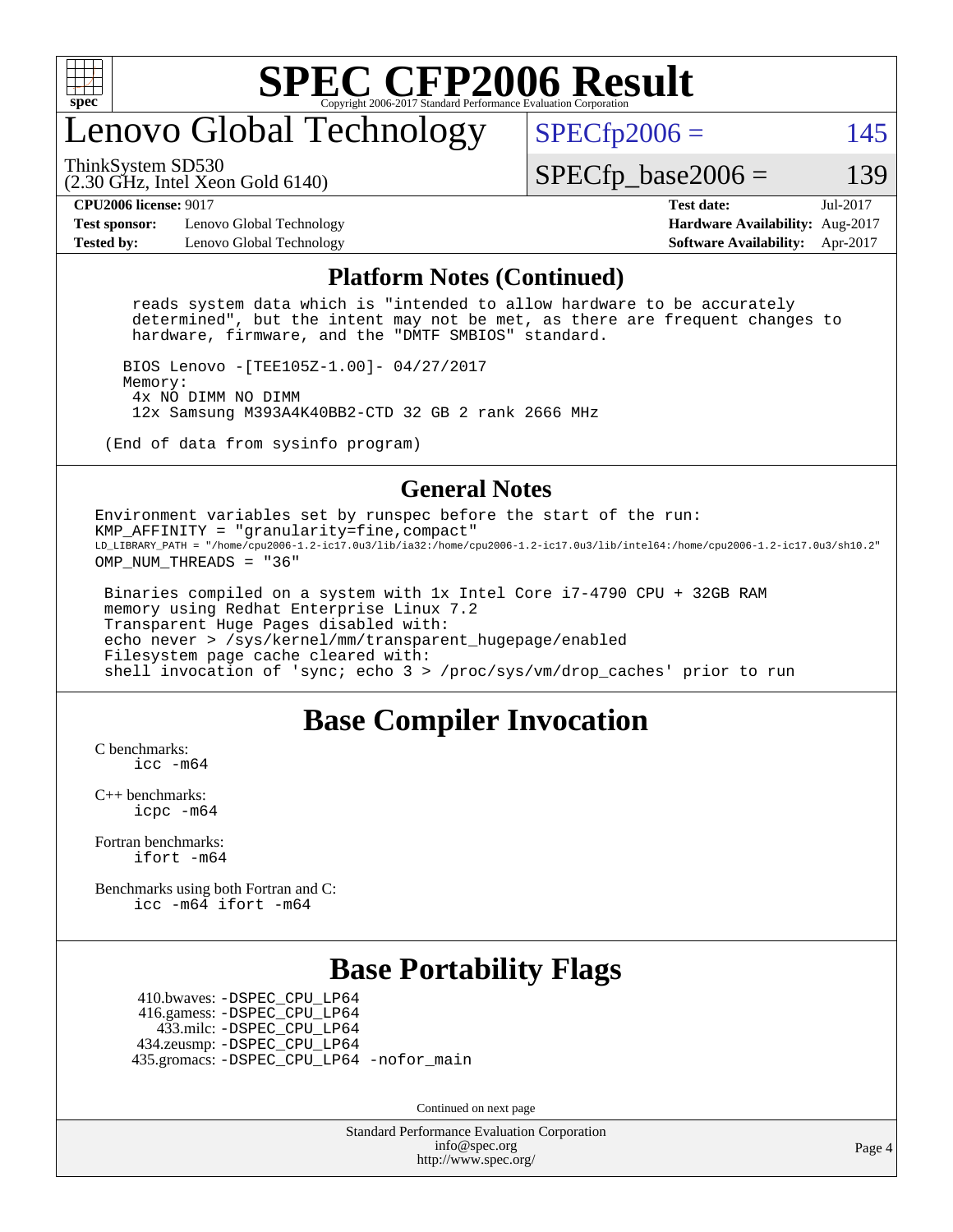

enovo Global Technology

ThinkSystem SD530

(2.30 GHz, Intel Xeon Gold 6140)

 $SPECfp2006 = 145$  $SPECfp2006 = 145$ 

 $SPECfp\_base2006 = 139$ 

**[Test sponsor:](http://www.spec.org/auto/cpu2006/Docs/result-fields.html#Testsponsor)** Lenovo Global Technology **[Hardware Availability:](http://www.spec.org/auto/cpu2006/Docs/result-fields.html#HardwareAvailability)** Aug-2017

**[CPU2006 license:](http://www.spec.org/auto/cpu2006/Docs/result-fields.html#CPU2006license)** 9017 **[Test date:](http://www.spec.org/auto/cpu2006/Docs/result-fields.html#Testdate)** Jul-2017 **[Tested by:](http://www.spec.org/auto/cpu2006/Docs/result-fields.html#Testedby)** Lenovo Global Technology **[Software Availability:](http://www.spec.org/auto/cpu2006/Docs/result-fields.html#SoftwareAvailability)** Apr-2017

# **[Base Portability Flags \(Continued\)](http://www.spec.org/auto/cpu2006/Docs/result-fields.html#BasePortabilityFlags)**

| 436.cactusADM: -DSPEC_CPU_LP64 -nofor main  |                                                                |
|---------------------------------------------|----------------------------------------------------------------|
| 437.leslie3d: -DSPEC_CPU_LP64               |                                                                |
| 444.namd: -DSPEC CPU LP64                   |                                                                |
| 447.dealII: -DSPEC CPU LP64                 |                                                                |
| 450.soplex: -DSPEC_CPU_LP64                 |                                                                |
| 453.povray: -DSPEC_CPU_LP64                 |                                                                |
| 454.calculix: - DSPEC CPU LP64 - nofor main |                                                                |
| 459.GemsFDTD: - DSPEC_CPU_LP64              |                                                                |
| 465.tonto: -DSPEC CPU LP64                  |                                                                |
| 470.1bm: - DSPEC CPU LP64                   |                                                                |
|                                             | 481.wrf: -DSPEC CPU_LP64 -DSPEC_CPU_CASE_FLAG -DSPEC_CPU_LINUX |
| 482.sphinx3: -DSPEC CPU LP64                |                                                                |

## **[Base Optimization Flags](http://www.spec.org/auto/cpu2006/Docs/result-fields.html#BaseOptimizationFlags)**

[C benchmarks](http://www.spec.org/auto/cpu2006/Docs/result-fields.html#Cbenchmarks):

[-xCORE-AVX2](http://www.spec.org/cpu2006/results/res2017q4/cpu2006-20170918-49659.flags.html#user_CCbase_f-xCORE-AVX2) [-ipo](http://www.spec.org/cpu2006/results/res2017q4/cpu2006-20170918-49659.flags.html#user_CCbase_f-ipo) [-O3](http://www.spec.org/cpu2006/results/res2017q4/cpu2006-20170918-49659.flags.html#user_CCbase_f-O3) [-no-prec-div](http://www.spec.org/cpu2006/results/res2017q4/cpu2006-20170918-49659.flags.html#user_CCbase_f-no-prec-div) [-parallel](http://www.spec.org/cpu2006/results/res2017q4/cpu2006-20170918-49659.flags.html#user_CCbase_f-parallel) [-qopt-prefetch](http://www.spec.org/cpu2006/results/res2017q4/cpu2006-20170918-49659.flags.html#user_CCbase_f-qopt-prefetch)

[C++ benchmarks:](http://www.spec.org/auto/cpu2006/Docs/result-fields.html#CXXbenchmarks) [-xCORE-AVX2](http://www.spec.org/cpu2006/results/res2017q4/cpu2006-20170918-49659.flags.html#user_CXXbase_f-xCORE-AVX2) [-ipo](http://www.spec.org/cpu2006/results/res2017q4/cpu2006-20170918-49659.flags.html#user_CXXbase_f-ipo) [-O3](http://www.spec.org/cpu2006/results/res2017q4/cpu2006-20170918-49659.flags.html#user_CXXbase_f-O3) [-no-prec-div](http://www.spec.org/cpu2006/results/res2017q4/cpu2006-20170918-49659.flags.html#user_CXXbase_f-no-prec-div) [-qopt-prefetch](http://www.spec.org/cpu2006/results/res2017q4/cpu2006-20170918-49659.flags.html#user_CXXbase_f-qopt-prefetch)

[Fortran benchmarks](http://www.spec.org/auto/cpu2006/Docs/result-fields.html#Fortranbenchmarks): [-xCORE-AVX2](http://www.spec.org/cpu2006/results/res2017q4/cpu2006-20170918-49659.flags.html#user_FCbase_f-xCORE-AVX2) [-ipo](http://www.spec.org/cpu2006/results/res2017q4/cpu2006-20170918-49659.flags.html#user_FCbase_f-ipo) [-O3](http://www.spec.org/cpu2006/results/res2017q4/cpu2006-20170918-49659.flags.html#user_FCbase_f-O3) [-no-prec-div](http://www.spec.org/cpu2006/results/res2017q4/cpu2006-20170918-49659.flags.html#user_FCbase_f-no-prec-div) [-parallel](http://www.spec.org/cpu2006/results/res2017q4/cpu2006-20170918-49659.flags.html#user_FCbase_f-parallel) [-qopt-prefetch](http://www.spec.org/cpu2006/results/res2017q4/cpu2006-20170918-49659.flags.html#user_FCbase_f-qopt-prefetch)

[Benchmarks using both Fortran and C](http://www.spec.org/auto/cpu2006/Docs/result-fields.html#BenchmarksusingbothFortranandC): [-xCORE-AVX2](http://www.spec.org/cpu2006/results/res2017q4/cpu2006-20170918-49659.flags.html#user_CC_FCbase_f-xCORE-AVX2) [-ipo](http://www.spec.org/cpu2006/results/res2017q4/cpu2006-20170918-49659.flags.html#user_CC_FCbase_f-ipo) [-O3](http://www.spec.org/cpu2006/results/res2017q4/cpu2006-20170918-49659.flags.html#user_CC_FCbase_f-O3) [-no-prec-div](http://www.spec.org/cpu2006/results/res2017q4/cpu2006-20170918-49659.flags.html#user_CC_FCbase_f-no-prec-div) [-parallel](http://www.spec.org/cpu2006/results/res2017q4/cpu2006-20170918-49659.flags.html#user_CC_FCbase_f-parallel) [-qopt-prefetch](http://www.spec.org/cpu2006/results/res2017q4/cpu2006-20170918-49659.flags.html#user_CC_FCbase_f-qopt-prefetch)

## **[Peak Compiler Invocation](http://www.spec.org/auto/cpu2006/Docs/result-fields.html#PeakCompilerInvocation)**

[C benchmarks](http://www.spec.org/auto/cpu2006/Docs/result-fields.html#Cbenchmarks): [icc -m64](http://www.spec.org/cpu2006/results/res2017q4/cpu2006-20170918-49659.flags.html#user_CCpeak_intel_icc_64bit_bda6cc9af1fdbb0edc3795bac97ada53)

[C++ benchmarks:](http://www.spec.org/auto/cpu2006/Docs/result-fields.html#CXXbenchmarks) [icpc -m64](http://www.spec.org/cpu2006/results/res2017q4/cpu2006-20170918-49659.flags.html#user_CXXpeak_intel_icpc_64bit_fc66a5337ce925472a5c54ad6a0de310)

[Fortran benchmarks](http://www.spec.org/auto/cpu2006/Docs/result-fields.html#Fortranbenchmarks): [ifort -m64](http://www.spec.org/cpu2006/results/res2017q4/cpu2006-20170918-49659.flags.html#user_FCpeak_intel_ifort_64bit_ee9d0fb25645d0210d97eb0527dcc06e)

[Benchmarks using both Fortran and C](http://www.spec.org/auto/cpu2006/Docs/result-fields.html#BenchmarksusingbothFortranandC): [icc -m64](http://www.spec.org/cpu2006/results/res2017q4/cpu2006-20170918-49659.flags.html#user_CC_FCpeak_intel_icc_64bit_bda6cc9af1fdbb0edc3795bac97ada53) [ifort -m64](http://www.spec.org/cpu2006/results/res2017q4/cpu2006-20170918-49659.flags.html#user_CC_FCpeak_intel_ifort_64bit_ee9d0fb25645d0210d97eb0527dcc06e)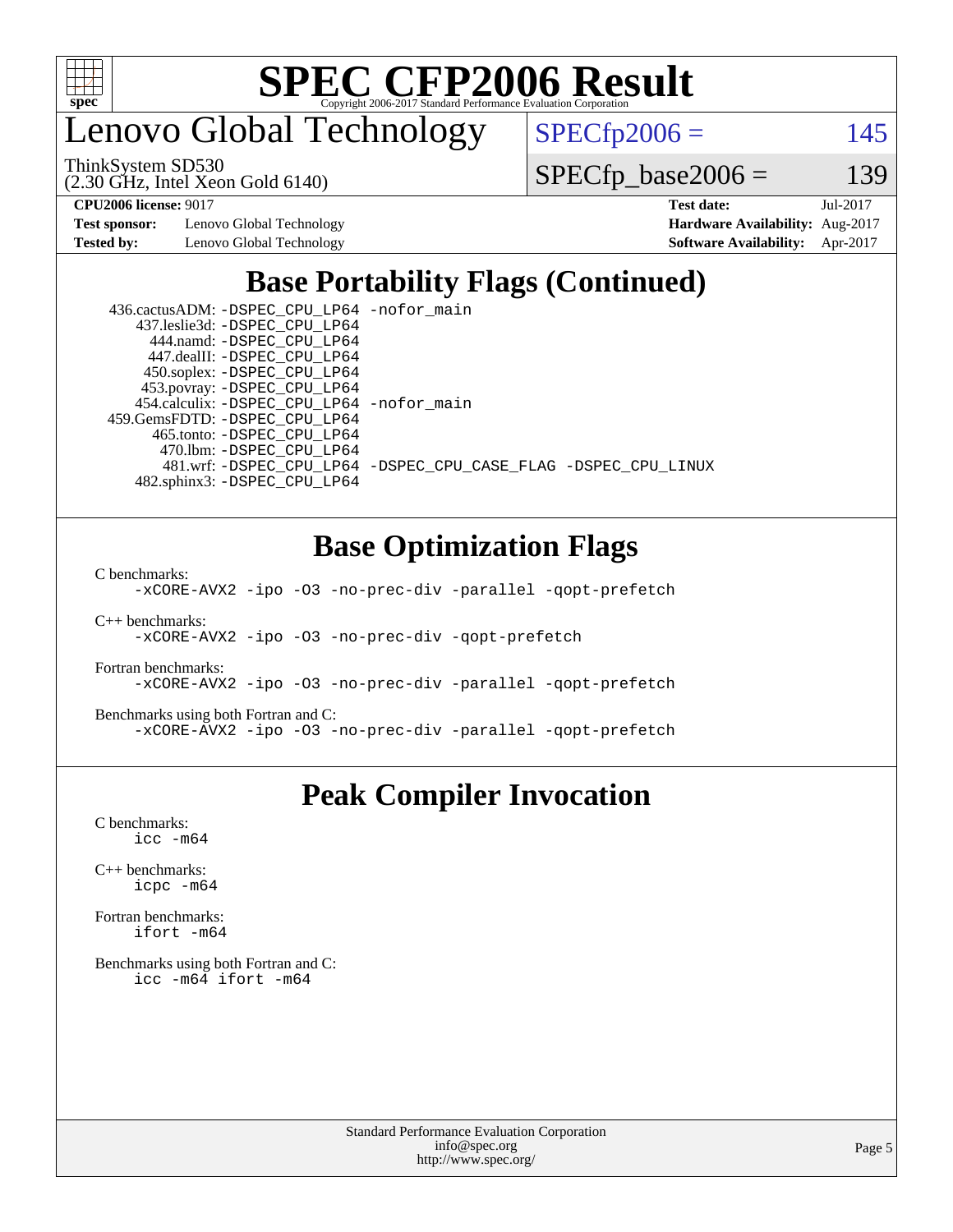

# enovo Global Technology

ThinkSystem SD530

(2.30 GHz, Intel Xeon Gold 6140)

 $SPECfp2006 = 145$  $SPECfp2006 = 145$  $SPECTp\_base2006 = 139$ 

**[Test sponsor:](http://www.spec.org/auto/cpu2006/Docs/result-fields.html#Testsponsor)** Lenovo Global Technology **[Hardware Availability:](http://www.spec.org/auto/cpu2006/Docs/result-fields.html#HardwareAvailability)** Aug-2017 **[Tested by:](http://www.spec.org/auto/cpu2006/Docs/result-fields.html#Testedby)** Lenovo Global Technology **[Software Availability:](http://www.spec.org/auto/cpu2006/Docs/result-fields.html#SoftwareAvailability)** Apr-2017

**[CPU2006 license:](http://www.spec.org/auto/cpu2006/Docs/result-fields.html#CPU2006license)** 9017 **[Test date:](http://www.spec.org/auto/cpu2006/Docs/result-fields.html#Testdate)** Jul-2017

## **[Peak Portability Flags](http://www.spec.org/auto/cpu2006/Docs/result-fields.html#PeakPortabilityFlags)**

Same as Base Portability Flags

# **[Peak Optimization Flags](http://www.spec.org/auto/cpu2006/Docs/result-fields.html#PeakOptimizationFlags)**

[C benchmarks](http://www.spec.org/auto/cpu2006/Docs/result-fields.html#Cbenchmarks):

433.milc: basepeak = yes

 $470.$ lbm: basepeak = yes

 $482$ .sphinx3: basepeak = yes

[C++ benchmarks:](http://www.spec.org/auto/cpu2006/Docs/result-fields.html#CXXbenchmarks)

```
 444.namd: -prof-gen(pass 1) -prof-use(pass 2) -xCORE-AVX2(pass 2)
       -par-num-threads=1(pass 1) -ipo(pass 2) -O3(pass 2)
       -no-prec-div(pass 2) -fno-alias -auto-ilp32
```
447.dealII: basepeak = yes

 $450$ .soplex: basepeak = yes

```
 453.povray: -prof-gen(pass 1) -prof-use(pass 2) -xCORE-AVX2(pass 2)
        -par-num-threads=1-ipo-O3(pass 2)-no-prec-div(pass 2) -unroll4 -ansi-alias
```
[Fortran benchmarks](http://www.spec.org/auto/cpu2006/Docs/result-fields.html#Fortranbenchmarks):

```
410.bwaves: basepeak = yes 416.gamess: -prof-gen(pass 1) -prof-use(pass 2) -xCORE-AVX2(pass 2)
           -par-num-threads=1-ipo-O3(pass 2)-no-prec-div(pass 2) -unroll2 -inline-level=0 -scalar-rep-
   434.zeusmp: basepeak = yes
   437.leslie3d: basepeak = yes
459.GemsFDTD: -prof-gen(pass 1) -prof-use(pass 2) -xCORE-AVX2(pass 2)
           -par-num-threads=1-ipo-O3(pass 2)-no-prec-div(pass 2) -unroll2 -inline-level=0
           -qopt-prefetch -parallel
     465.tonto: -prof-gen(pass 1) -prof-use(pass 2) -xCORE-AVX2(pass 2)
           -par-num-threads=1(pass 1) -ipo(pass 2) -O3(pass 2)
           -no-prec-div-inline-calloc-qopt-malloc-options=3
           -auto -unroll4
```
Continued on next page

```
Standard Performance Evaluation Corporation
            info@spec.org
          http://www.spec.org/
```